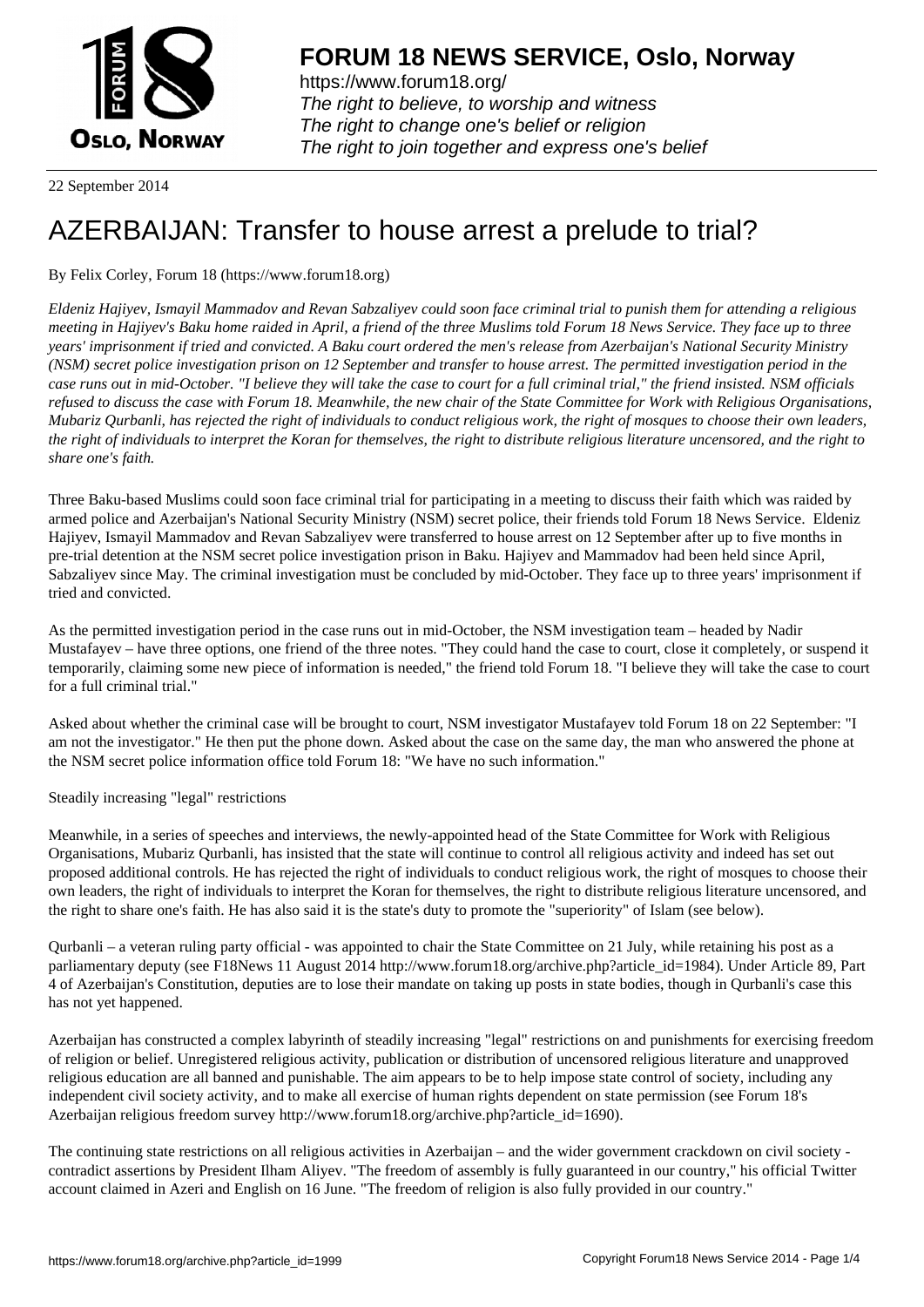On 12 September, Judge Elshad Shamayev of Baku's Sabail District Court ruled to transfer the three Baku-based Muslims – Hajiyev, Mammadov and Sabzaliyev - to house arrest, their friends told Forum 18. Several friends were able to greet the three men as they were freed from the NSM secret police investigation prison in Baku that day. However, as the criminal investigation against them continues, Hajiyev, Mammadov and Sabzaliyev are not allowed to leave their homes for much of the day and remain under other restrictions.

Their arrests followed a massive armed police raid on Muslims studying the writings of the late Turkish Sunni Muslim theologian Said Nursi in Hajiyev's private house in Baku's Yasamal District on 12 April. Officers seized all the religious literature they could find, including hundreds of books by Nursi. They also seized money and individuals' mobile phones. Almost all the 39 adults and two children present were taken to the police station for questioning. Many were held there for up to two days.

Hajiyev and Mammadov were held by the NSM secret police. Sabzaliyev was among nine other attendees who were each fined 1,500 Manats (11,400 Norwegian Kroner, 1,400 Euros or 1,900 US Dollars) at Yasamal District Court on 14 April for their attendance at the meeting. All were punished under Administrative Code Article 299.0.2 (see F18News 16 April 2014 http://www.forum18.org/archive.php?article\_id=1948).

Administrative Code Article 299.0.2 punishes "violating legislation on holding religious meetings, marches, and other religious ceremonies". Punishment on individuals is a fine of between 1,500 and 2,000 Manats (see Forum 18's Azerbaijan religious freedom survey http://www.forum18.org/archive.php?article\_id=1690).

Sabzaliyev was arrested by the NSM secret police when they summoned him for questioning on 23 May (see F18News 9 June 2014 http://www.forum18.org/archive.php?article\_id=1967).

## Criminal investigation

Hajiyev, Mammadov and Sabzaliyev are being investigated under Criminal Code Article 168.2.

Article 168 punishes "Creation of a group carrying out activity under the pretext of spreading a religious faith and carrying out religious activity and by this illegally harming social order, or harming the health of citizens or violating the rights of citizens irrespective of the form of infringement, as well as distracting citizens from performance of duties established by law, as well as leadership of such a group or participation in it". Cases when minors are involved are prosecuted under Article 168.2, which carries a maximum punishment of three years' imprisonment (see Forum 18's Azerbaijan religious freedom survey at http://www.forum18.org/archive.php?article\_id=1690).

Anar Mamedov – appointed in early September as the State Committee's representative for Baku – refused absolutely to discuss why the three Muslims are facing criminal charges for attending a religious meeting. Reached on 22 September, he put the phone down as soon as Forum 18 introduced itself. Subsequent calls went unanswered.

Penalties under Criminal Code Article 168 (as well as under Article 167-1) are expected to be sharply increased in a proposed new amendment to the Criminal Code (see F18News 14 August 2014 http://www.forum18.org/archive.php?article\_id=1985).

"No text of the proposed amendments has yet reached parliament," opposition member of the Milli Mejlis (parliament) Fazil Gazanfaroglu Mustafaev of the Great Formation Party told Forum 18 from Baku on 22 September. "I believe it will arrive soon." Forum 18 could find no one at the Milli Mejlis on 22 September able to say when the draft amendments are likely to reach parliament.

## Doctrine of state control

In frequent meetings around Azerbaijan and in interviews since his appointment as chair of the State Committee in July, Qurbanli has been setting out his views that all aspects of religion must be controlled by the state.

Meeting with Muslim imams from Baku's Yasamal District on 17 September, Qurbanli rejected suggestions that those who build mosques with their own money should have the right to name imams to them. "By law established by the state, you must hand it over to the municipality," Qafqaz News Agency quoted him as declaring. He said the state and the Muslim Board have agreed that such a mosque should then be handed over to a registered community, while the Board must name the imam.

Qurbanli described attempts by local Muslim communities to run their own mosques without state registration as a "violation". "If any illegally-functioning entity exists and someone who has proclaimed themselves its religious leader wants to carry out illegal activity, we will use all legal measures against him and will counter this," he declared.

He insisted that only registered imams with permission can lead prayers. He likened those who did so without state permission to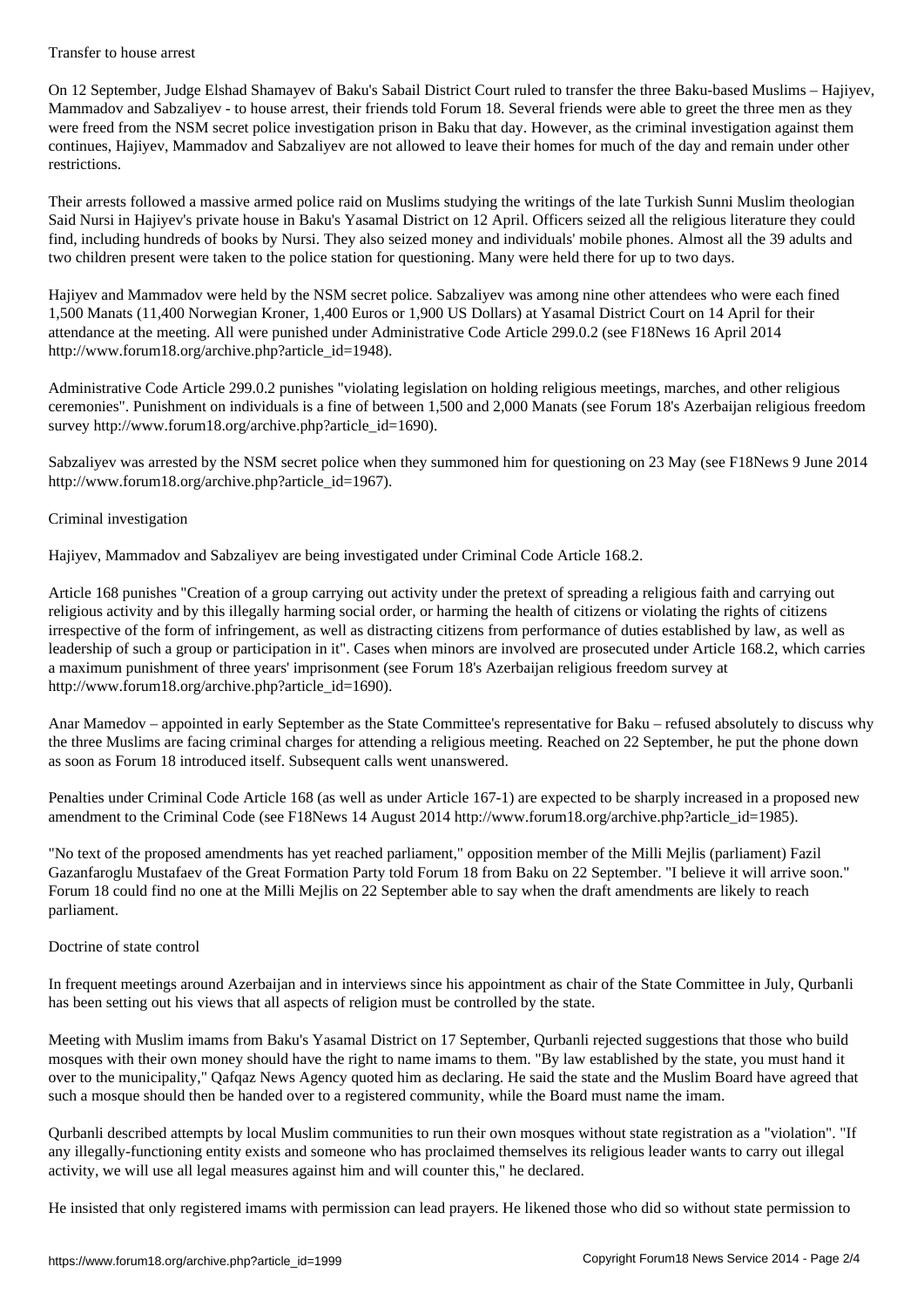While claiming that the state does not wish to close down mosques, Ourbanli insisted to the Yasamal District imams that the Ilahiyyat mosque in the District is functioning illegally. He insisted that under the agreement between the State Committee and the Muslim Board, "we envisage creating a community in this mosque. By means of this community, we will impose discipline and order in the mosque."

The State Committee has already used this tactic by removing recognition from the Sunni community of the mosque in Mushfiqabad near Baku in spring 2014 to transfer it to new, Shia control. Unnamed officials of the State Committee said in March that the old community which ran the mosque had "dissolved itself". Muslims close to the community denied this to Forum 18. The mosque is no longer specifically Sunni (see F18News 28 May 2014 http://www.forum18.org/archive.php?article\_id=1962).

The claim that the state does not wish to close down mosques contradicts the many mosques which have been forcibly closed under various pretexts in recent years. Many of these mosques have been Sunni. One Sunni mosque that is resisting enforced closure is the Lezgin Mosque in Baku's Old City (see F18News 11 August 2014 http://www.forum18.org/archive.php?article\_id=1984).

Qurbanli also spoke out against individuals who share their faith. "For several centuries already, Islam has been our faith," APA quoted him as telling the Yasamal District imams, "so no-one can come here with the aim of mission. Azerbaijan is not the place for this." He said those wanting to conduct missionary propaganda should go to "peoples and tribes not belonging to the traditional religions".

In remarks about those who – to his distress – wish to worship with their friends in mosques other than the one nearest to them, Qurbanli also set out his belief that the state should back one particular faith. "We can and must conduct religious educational work about the Koran, its perfectness, and the superiority of the Islamic faith. Our young people must know this."

Qurbanli also complained of people who wish to interpret ayats (verses) of the Koran for themselves. "We ask them, who gave them the right to interpret ayats as they please?"

Speaking in the northern town of Quba on 16 September, Qurbanli also raised the prospect of introducing religious education in state schools. He noted that the idea did not come from him. He later declared that any religious education in school should be informational and should be taught "not as in a madrassah [Islamic school], but that the pupil would receive a more solid, encyclopaedic knowledge of religion, the Koran, Torah and Gospels".

The State Committee has sent proposals to unnamed other state agencies for a further licensing system for the sale of religious literature, Qurbanli told the Baku-based Trend news agency on 19 September. He declared that the State Committee has been given "a range of powers to prevent the spread of religious literature by representatives of non-traditional movements which does not accord with the mentality of the Azerbaijani people," Trend summarised him as stating.

Apart from insisting that the existing censorship of religious literature and licensing of religious literature sales needed to be "centralised", Qurbanli did not explain any specific further censorship measures he has in mind.

State censorship of all religious literature and other materials produced in Azerbaijan or imported already exists. State licences are already required to sell religious literature. Texts such as the Old Testament, the writings of Islamic theologian Said Nursi, and some Jehovah's Witness texts are banned. It took the Baptist Union more than seven months to gain the required state approval to print 3,000 copies of the New Testament in Azeri (see F18News 11 August 2014 http://www.forum18.org/archive.php?article\_id=1984).

In the interview with Trend, Qurbanli also complained of "minor groups" among Muslims who, he argued, were dangerous and should not be allowed. Among these he identified "Nursis", describing them and other groups as "the ideological base of terrorist groups". He did not identify any alleged terrorist activity for which Muslims who read Nursi's works have been convicted.

Qurbanli also insisted during the interview that ownership over mosque buildings must be "harshly centralised". He complained that while many mosque buildings were owned by the Muslim Board, some were still owned by individuals, municipalities or – if they were historic monuments – by the Culture Ministry.

Another state official, Oktay Samadov, executive director of the Knowledge Foundation under the President, insisted on 18 September that all mosques should have libraries. He said it was wrong that some mosques functioned only as prayer sites. "In this connection, the Knowledge Foundation will carry out the appropriate work assigned to it," he told APA.

Samadov did not explain why it is the role of his state-backed Foundation to decide whether or not mosques should have libraries and to set them up for them.

"Absolutely not meddling"